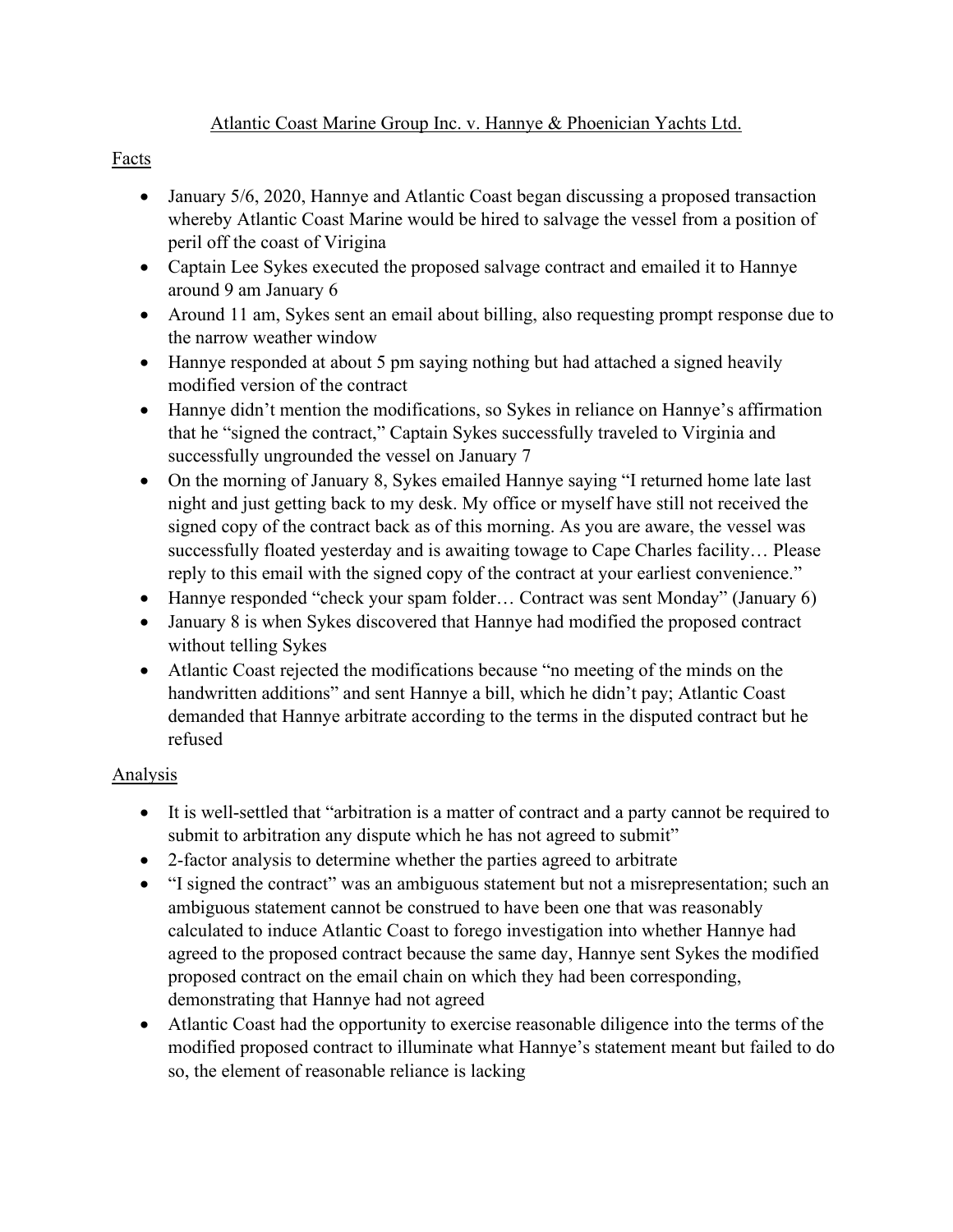# Holding

- The court concluded that no North Carolina court would recognize Petitioner's purported reliance on Hannye's statement as a basis for holding that the proposed contract is enforceable
- Atlantic Coast failed to demonstrate that the parties formed a legally-binding contract, so the court concluded that the disputed contract's arbitration clause cannot be enforced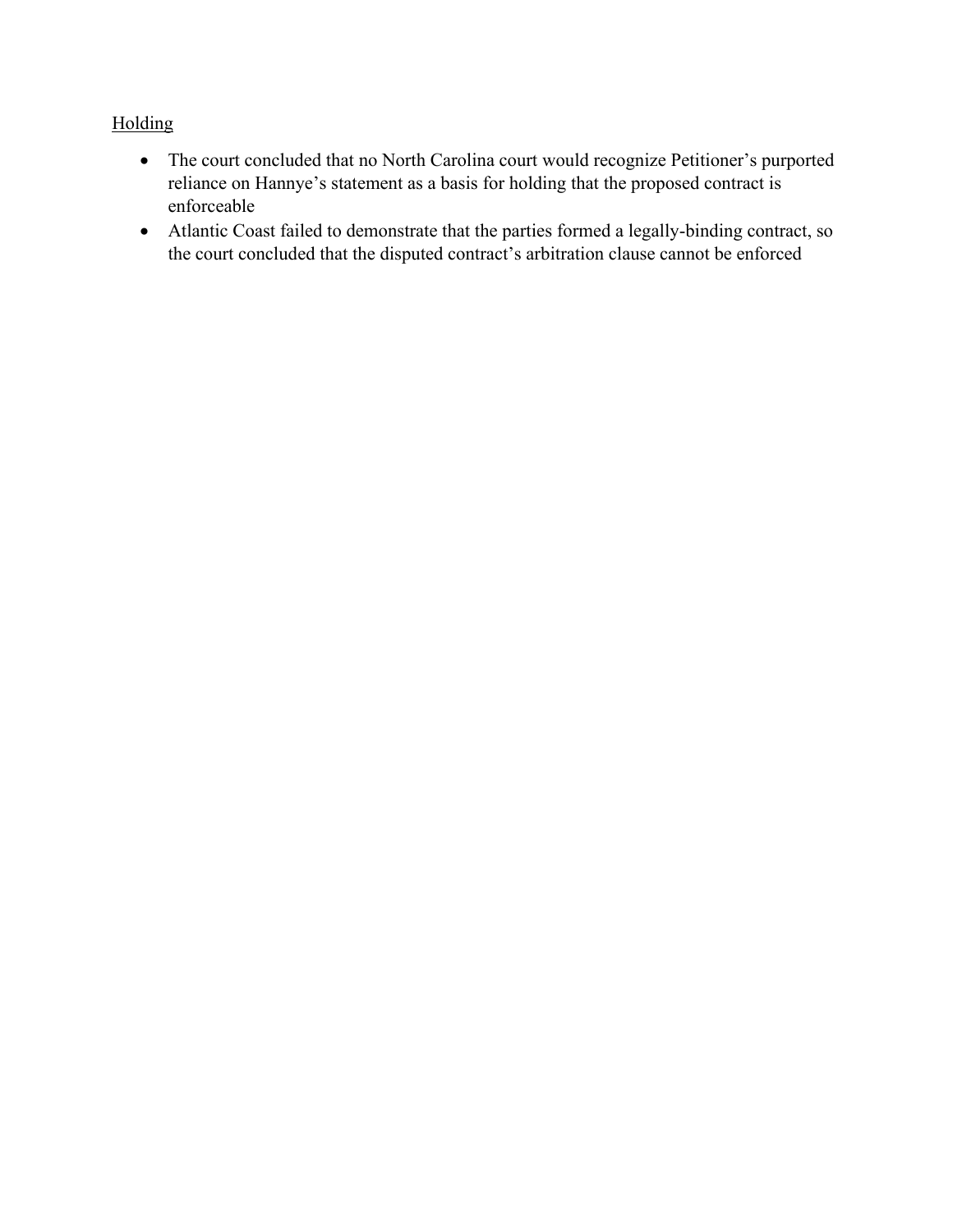#### Facts

- Marine towing company brought action against passenger ferry operations, seeking a salvage award for rescuing the ferry after its engines failed
- On May 27, 2018, the AVA PEARL lost all engine power off the coast of Martha's Vineyard and called "mayday" (AVA PEARL is a 105' high-speed catamaran passenger ferry operated by Rhode Island Fast Ferry)
- Vessels operated by Sea Tow Cape and Islands responded and, with some assistance from the Tug SIRIUS, towed the AVA PEARL into dock
- Plaintiff Cape Waterman, Inc. DBA Sea Tow Cape and Islands ("Sea Tow") brought a salvage claim against Defendants M/V AVA PEARL and Rhode Island Fast Ferry
- On May 27, 2018, just before noon, the wind was out of the east-Northeast with wind speeds of 15 to 25 knots and wave heights were between 4' and 6' (Captain Parker, who crewed the Tug SIRIUS that day said that waters around Oak Bluffs can be difficult to navigate, even "violent" when the wind blows from the northeast)
- That day, when clearing the jetties that protect Oak Bluffs harbor, the AVA PEARL struck three waves, each between 3' to 6', in quick succession; the AVA PEARL's two main engines immediately lost power and the vessel began to drift west-northwest, perpendicular to land slightly towards shore
- Unknown to Captain Bessinger of the AVA PEARL, the waves had caused a small portable heater he kept in the wheelhouse to bounce, hitting the engines' emergency stop button
- The emergency buttons, which were just ahead of Captain Bessinger's station, prevent the vessel's engines from starting or operating until and unless they are disengaged
- Captain Bessinger didn't realize the emergency stop buttons had been engaged, so all his attempts to restart the engines from the wheelhouse failed
- With the approaching shoreline, Captain Bessinger ordered the crew to prepare to drop the anchor and he went to the stern to reset the engines in the engine room; he returned to the wheelhouse and his further attempts to restart the engines also failed
- He saw that his crew incorrectly deployed the anchor by putting over the passenger rail instead of between the center deck opening but ordered them to drop the anchor because he believed they didn't have time for them to redeploy the anchor and he issued a mayday distress call
- Once the rode became taught, the tension caused the passenger railing to break, so then the rode began to press against the gunwale; the passenger railing was supported by aluminum stanchions which were polished on the passenger-facing sides but not on the other sides; as the vessel turned with the wind, the rode wrapped around a stanchion and Captain Bessinger assigned a crew member to watch for signs of wear in the line
- Captain Bessinger told the Coast Guard that the anchor was holding but that he needed towing assistance "as soon as possible"